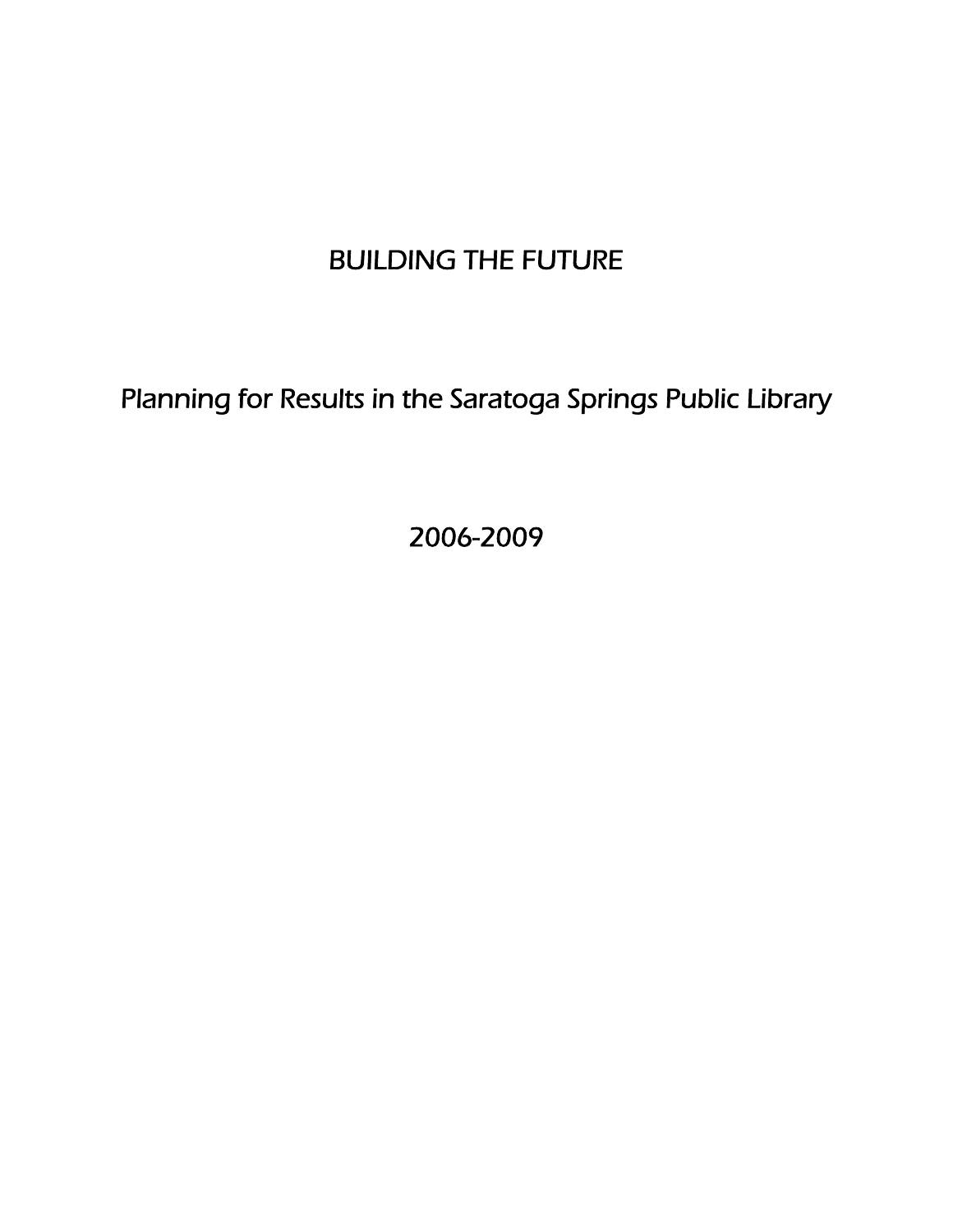#### Introduction

In the twelve years since the library moved into our expanded facility on Henry Street, we have experienced tremendous growth and change. The Internet, for example, which now impacts virtually every aspect of our service, was barely imagined when we began planning the building in the mid 1980's. To the over 100,000 people a year who visit the library to take our computer classes, use our public computers and our wireless access, the absence of these services would seem unimaginable.

Looking back on ten years of this tremendous change and growth, the library board felt the time had come to once again involve the community in our decision making process as we plan for the future. Following the guidelines developed by the Public Library Association, we began a year long planning project. It has been an exciting, rewarding, and sometimes difficult project that resulted in a document we will use as a blueprint for developing our services over the next three years.

Many thanks are due to the community volunteers, the staff committee chairs and committee members, and the library system consultants who helped us along the way. All are listed below, and each person helped to make this project work. A special thanks is certainly due to staff member Mary Ann Hunter, who served as project coordinator. With her customary grace and efficiency she kept us on track and on target throughout the project.

Harry Dutcher, Director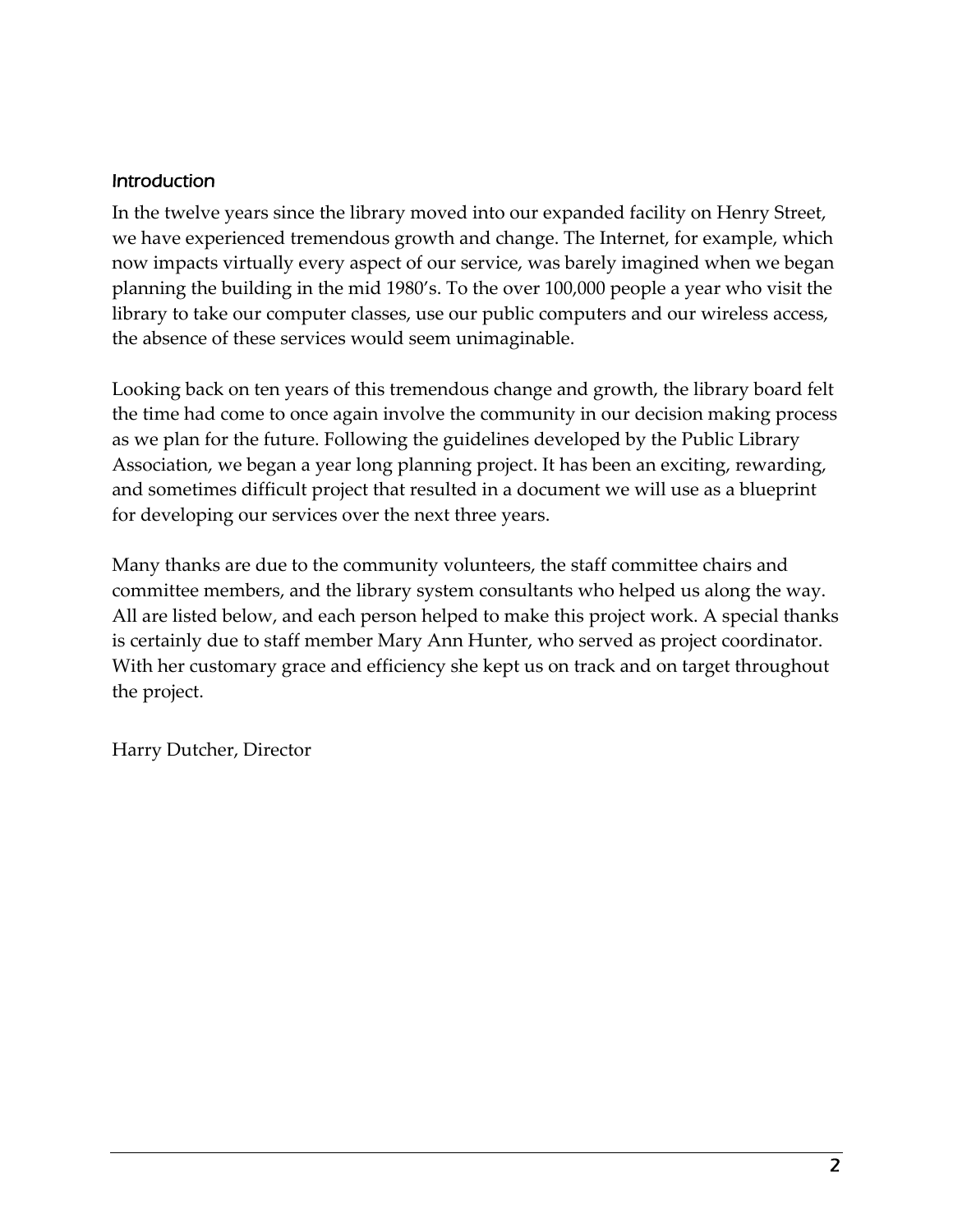#### Library Board of Trustees

Kenneth Bollerud – President Marianne Finnegan – Vice President Jeffrey Gorss – Treasurer Bruce Hiscock – Secretary Linda Miner

#### Project Coordinator – Mary Ann Hunter

#### **Consultants**

Sara Dallas, Director, Southern Adirondack Library System Elaine Baker, Assistant Director, Southern Adirondack Library System

#### Community Committee

Susan Bokan Ken Bollerud – President, Library Board of Trustees Dennis Brunelle – Director, Saratoga County EOC Elsie Cagle – Board member, Friends of the Library, Library Volunteer Michael J. Hewitt – Principal, Greenfield Elementary School Valerie Keehn – Mayor, City of Saratoga Springs Nancy Lester Lu Lucas – Vice President, Adirondack Trust Company Matt McCabe – Commissioner of Finance, City of Saratoga Springs Kali Nagler – School Library Media Specialist Zoe Nousiainen – Reference Librarian, Saratoga Springs Public Library Pamela Polacsek – Communications Specialist, Saratoga Bridges Jo‐Ellen Unger – Executive Director, Academy for Learning in Retirement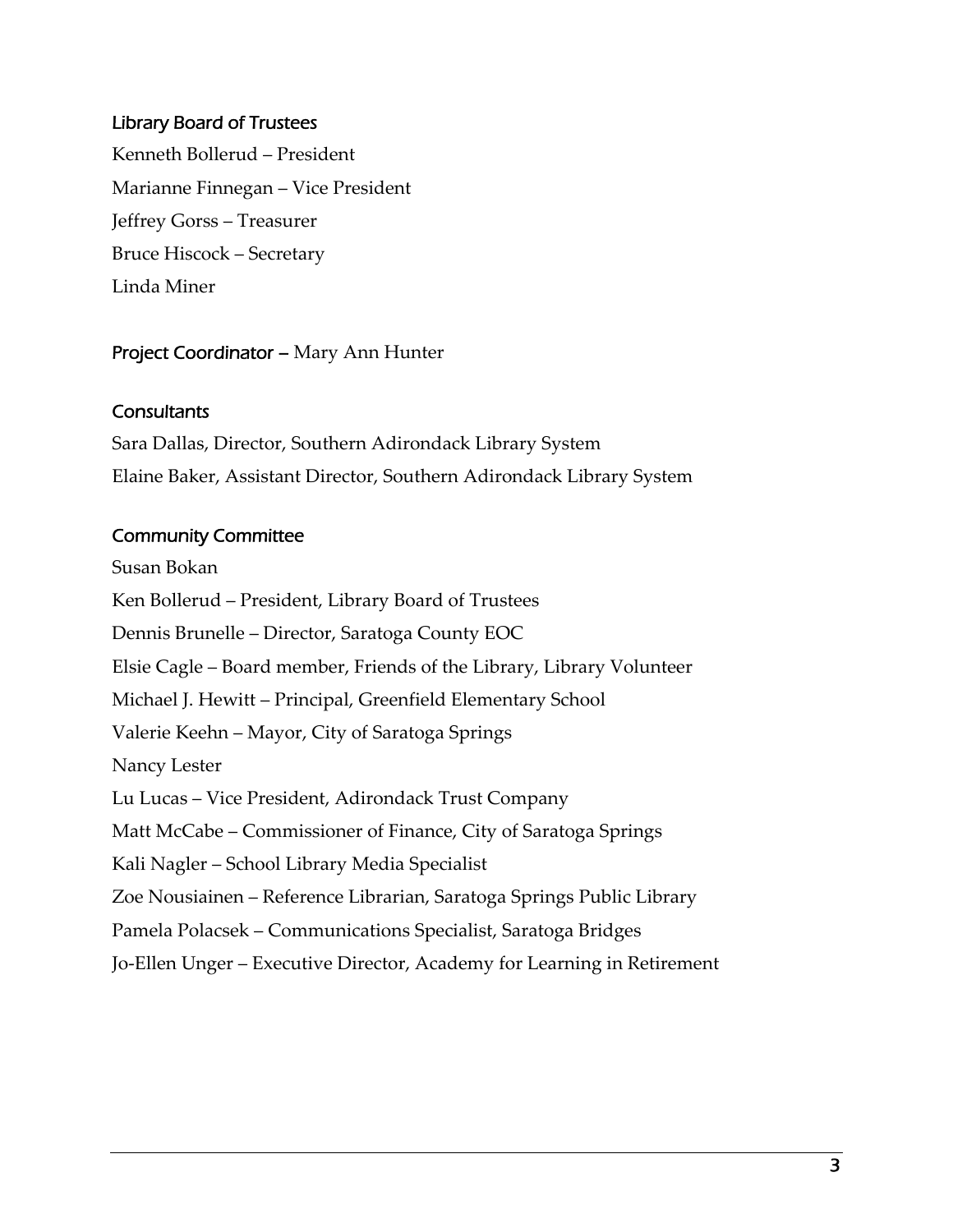# Staff Committees Current Topics and Titles

Dan Hubbs – Chair, Teri Blasko, Laura Clark, Beth Donworth, Cyndy Eddy, Mary Ann Hunter, Jim Karge, Zoe Nousiainen, Amy Robbins

### Information Literacy

Shobhan Parthasarathy – Chair, Colleen Bodane, Bob Cifrino, Kathy Handy, Peggy Huckel, Marjorie Johnson, Brendon Kozlowski, Beth Leanza, Cathy Stevens

### Lifelong Learning

Rhona Koretzky – Chair, Randy Barlin, Ellen deLalla, Mary Hill, Jeannine Jeter, Rita McNamara, Linda Morzillo, Leslie Nover, Mary Turcich

### **Commons**

Harry Dutcher – Chair, Linda Bullard, Bob Cooley, Bob Eckardt, Josh Kuperman, Mike O'Dunne, Ann Passinault, Sue Pettit, Matt Senac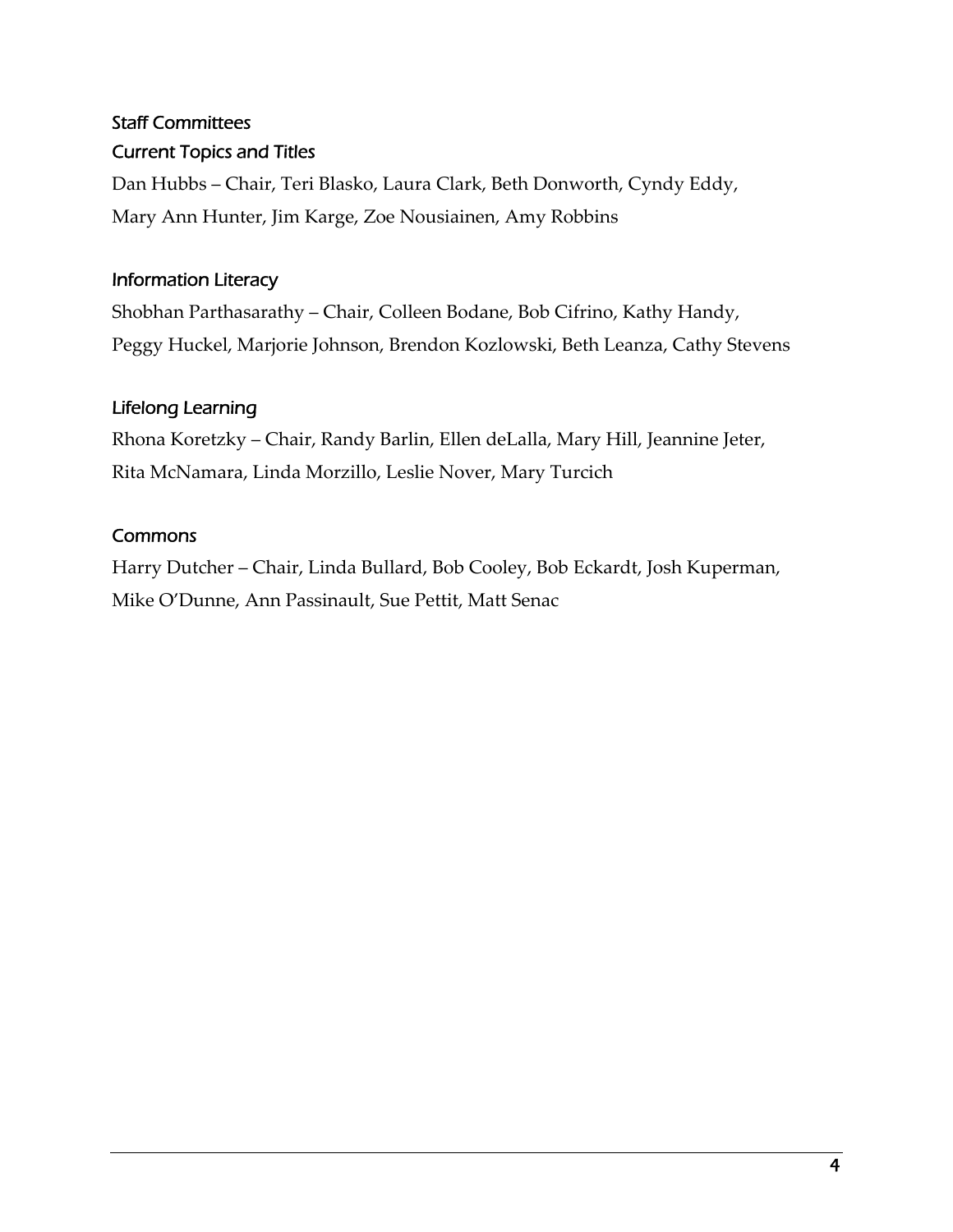# Goals for the Saratoga Springs Public Library

# Current Topics and Titles

### Goal 1 – Saratoga Springs Public Library will provide all school district residents with ready access to high demand materials and programs of current interest.

Objective 1.1: Circulation of New and Popular materials will increase by 5% and overall circulation will increase by 2% in 2007. Efforts to increase circulation will be revisited and evaluated annually for the following two years.

- a. The library will increase the amount of materials provided via rental programs.
- b. The library will shorten the amount of time library patrons have to pick up requested materials.
- c. The library will review circulation reports to aid in establishing New and Popular subject categories.
- d. The library will establish and maintain additional new material display areas on all floors.
- e. The library will designate more popular items "non‐request" to improve the likelihood that library patrons browsing in the New and Popular area will find materials of interest.
- f. The library will review and update ordering guidelines and selection policies to better meet community interests.
- g. The library will train staff to provide readers' advisory service.
- h. The library will process materials as quickly as possible, so new materials get to the shelves faster.
- i. The library will establish a best-seller budget.
- j. The library will evaluate the entire collection, via circulation reports, and weed the entire collection to ensure that shelves are not crowded, that materials are in good condition, and there is room for newer, high demand materials.
- k. This committee will submit to the library a recommended floor plan for the first floor, including suggestions for types of shelving.
- l. The library will highlight new materials in the online library catalog.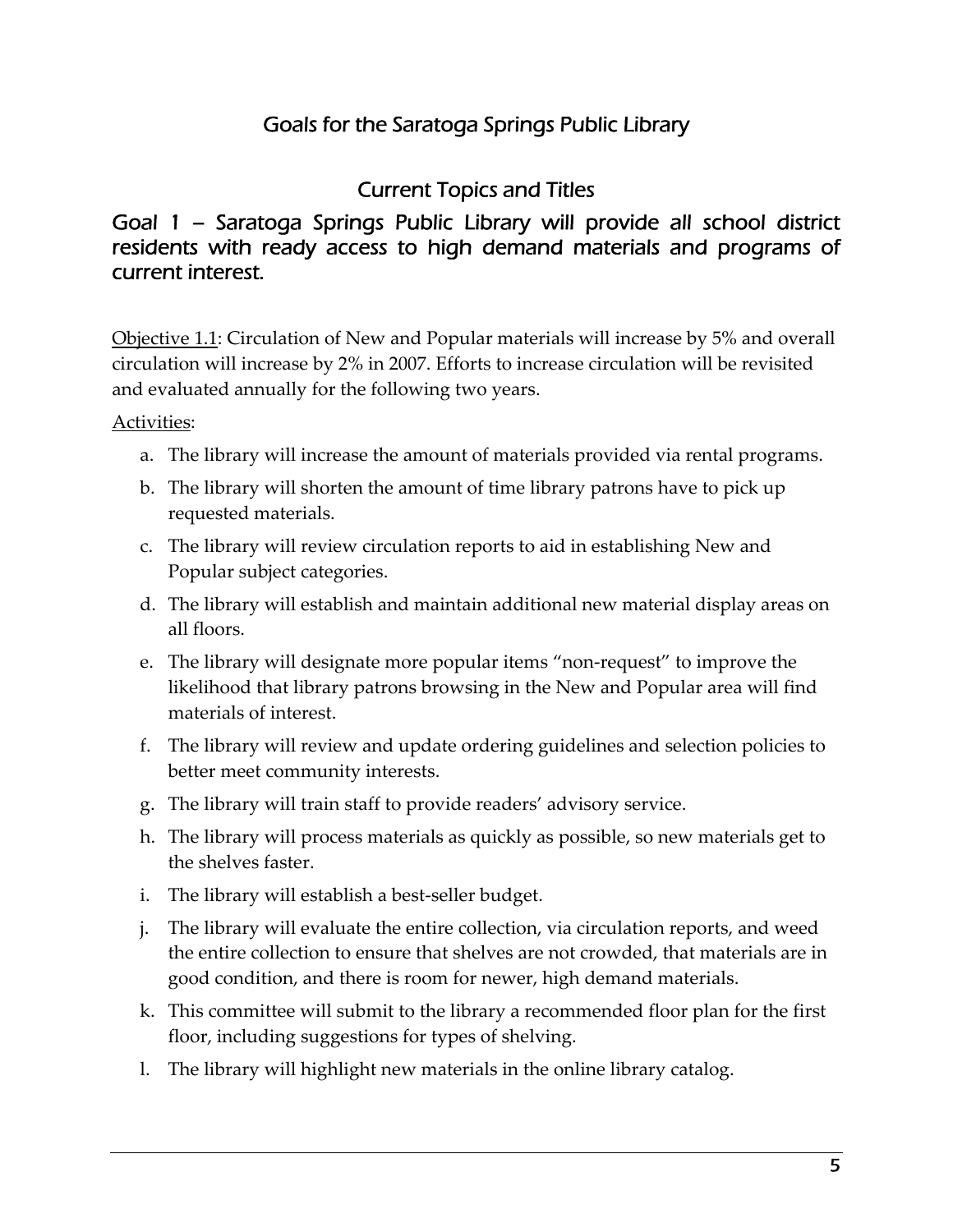- m. The library will evaluate current webpage efforts to connect library patrons to library materials.
- n. The library will review display and arrangement of CDs and DVDs to improve access for library patrons.
- o. The library will review DVD and VHS loan periods and renewals to improve circulation.
- p. The library will designate an in‐house "Listening and Viewing" area for DVDs or CDs. MP3 players will be available for loan.
- q. The library will shift the arrangement of the periodical collection from alphabetical order by title to subject area.
- r. The library will assign staff so that the New and Popular shelves will be replenished and attended to throughout each day.

Objective 1.2: At least 60% of library patrons surveyed will indicate they found high demand materials when visiting the library.

Activities:

- a. The library will create an online survey to measure library patrons' satisfaction with Current Topics and Titles efforts.
- b. The library will introduce an online blog for discussion of current books.
- c. The library will post an online FAQ regarding material requests.

Objective 1.3: Attendance at library programs that are topical and meet community interests will increase by 5% each year for the next three years.

- a. The library will establish an interdepartmental committee that will meet regularly to plan and publicize programs.
- b. The library will make display space available to coordinate material displays and public programs.
- c. The library will increase the number of local history programs offered each year.
- d. The library will survey library patrons to aid in evaluation of programming efforts and to gather ideas for future programs.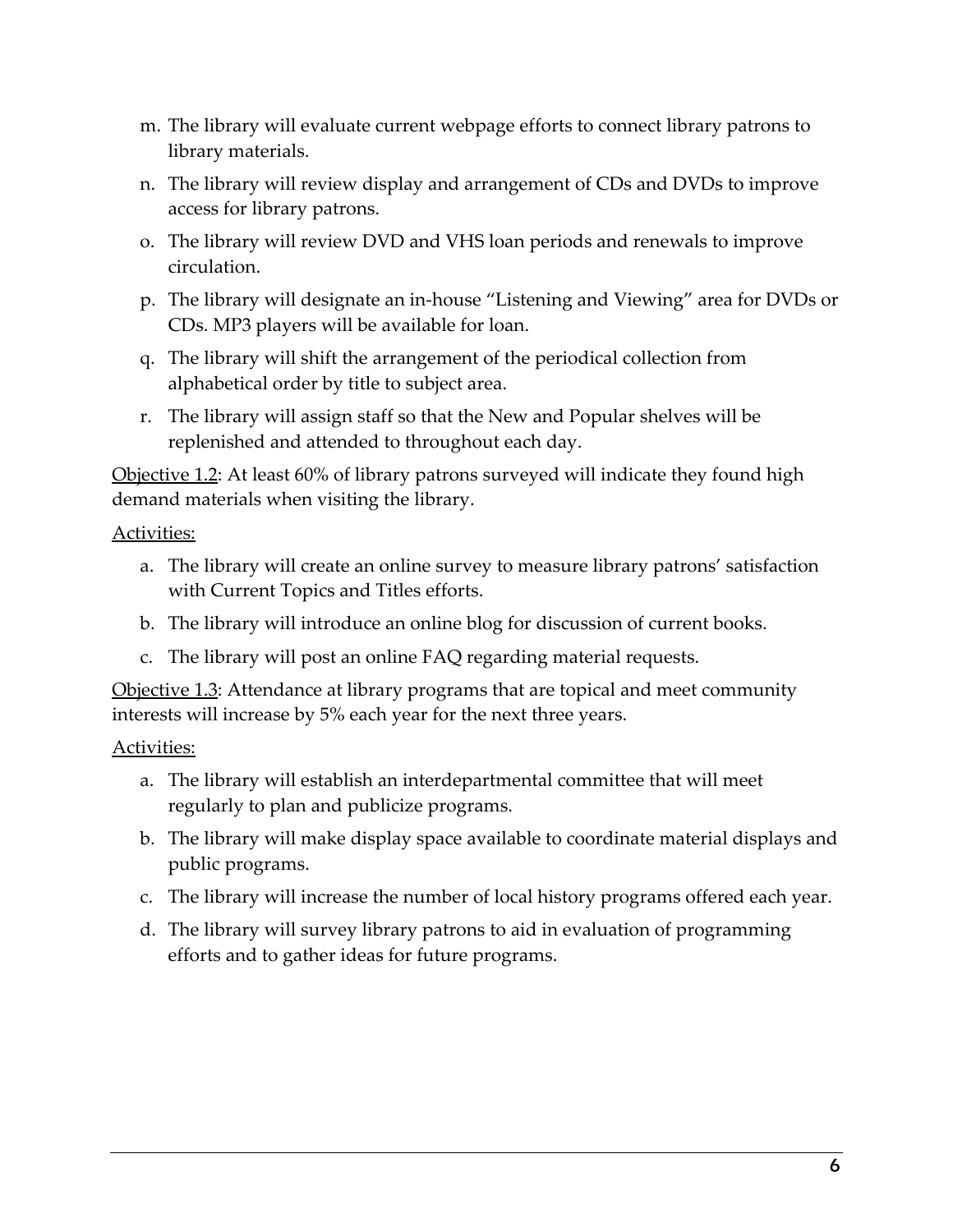# Information Literacy

## Goal 2 – Saratoga Springs Public Library will assist library patrons in the use of library services and accessing information in various formats.

Objective 2.1: The adult use of the library's electronic and computer services will increase by 10% each year with a focus on developing programs and services to local businesses, health and social service organizations.

#### Activities:

- a. The library will develop programs of interest to clients of local businesses, health and social service organizations.
- b. The library will develop and distribute brochures and handouts targeting local businesses, health and social services organizations.
- c. The library will survey library patrons and local agencies to measure the success of programs and services to local businesses, health and social service organizations.
- d. The library will provide one‐on‐one assistance and group instruction on using databases, the online library catalog, the Internet and the SSPL website.
- e. The library web pages will be updated on a regular basis with current and topical web links and information to promote the online databases.
- f. The library will create and distribute maps of the building and directories of services in multiple formats.
- g. The library will install assistive technology such as JAWS for Windows (a screen reader and Web navigating device) and MAGicpro (a magnification and speech program to assist low vision readers) on at least one workstation.

Objective 2.2: The use of the library's electronic and computer services by children and students will increase by 10% each year.

- a. The library will train staff to be knowledgeable and up‐to‐date on research databases, the online library catalog, the Internet and the SSPL website.
- b. The library will provide one‐on‐one assistance and group instruction on using databases, the online library catalog, the Internet and the SSPL website.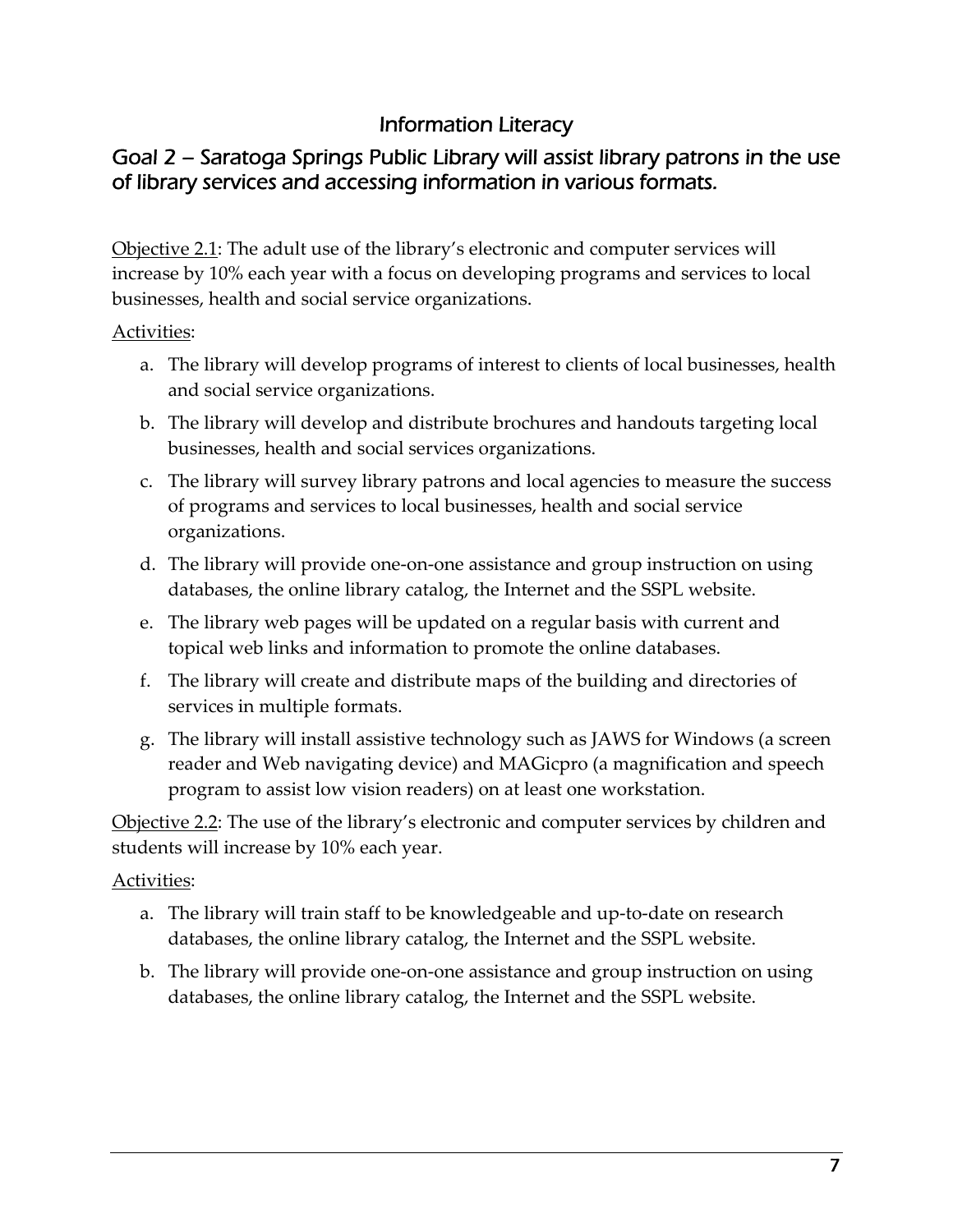- c. The library will develop age appropriate programs of interest to students and children.
- d. The library will review, evaluate and design web pages for children and young adults.
- e. The library will increase the awareness of children and young adults of library programs and services by utilizing new technologies.

Objective 2.3: Each year, 70% of library patrons who use the library's electronic and computer services will report that they are satisfied and value the service.

### Activities:

- a. The library will develop an online survey to measure satisfaction and value.
- b. The library will promote the survey to library patrons attending library programs, on outreach visits and during one‐on‐one instruction.

Objective 2.4: Each year, use of the library information and reference services will increase by 5%. When surveyed, 70% of library patrons will rate these services favorably.

- a. The library will provide staff development and inter‐departmental training resulting in a knowledgeable staff that is proactive and customer service oriented. Suggested activities to include:
	- 1. Reader's Advisory training
	- 2. Reference Interview training
	- 3. Creation of a Roving Reference Librarian service
	- 4. Coordination between Computer and Reference Services
- b. The library website will promote access to information and reference services to various library patron groups. Whenever possible, existing web resources will be used to accomplish these activities. Suggested activities to include:
	- 1. Expansion of the "Contact Us" page
	- 2. On-line booklists and recommendations by staff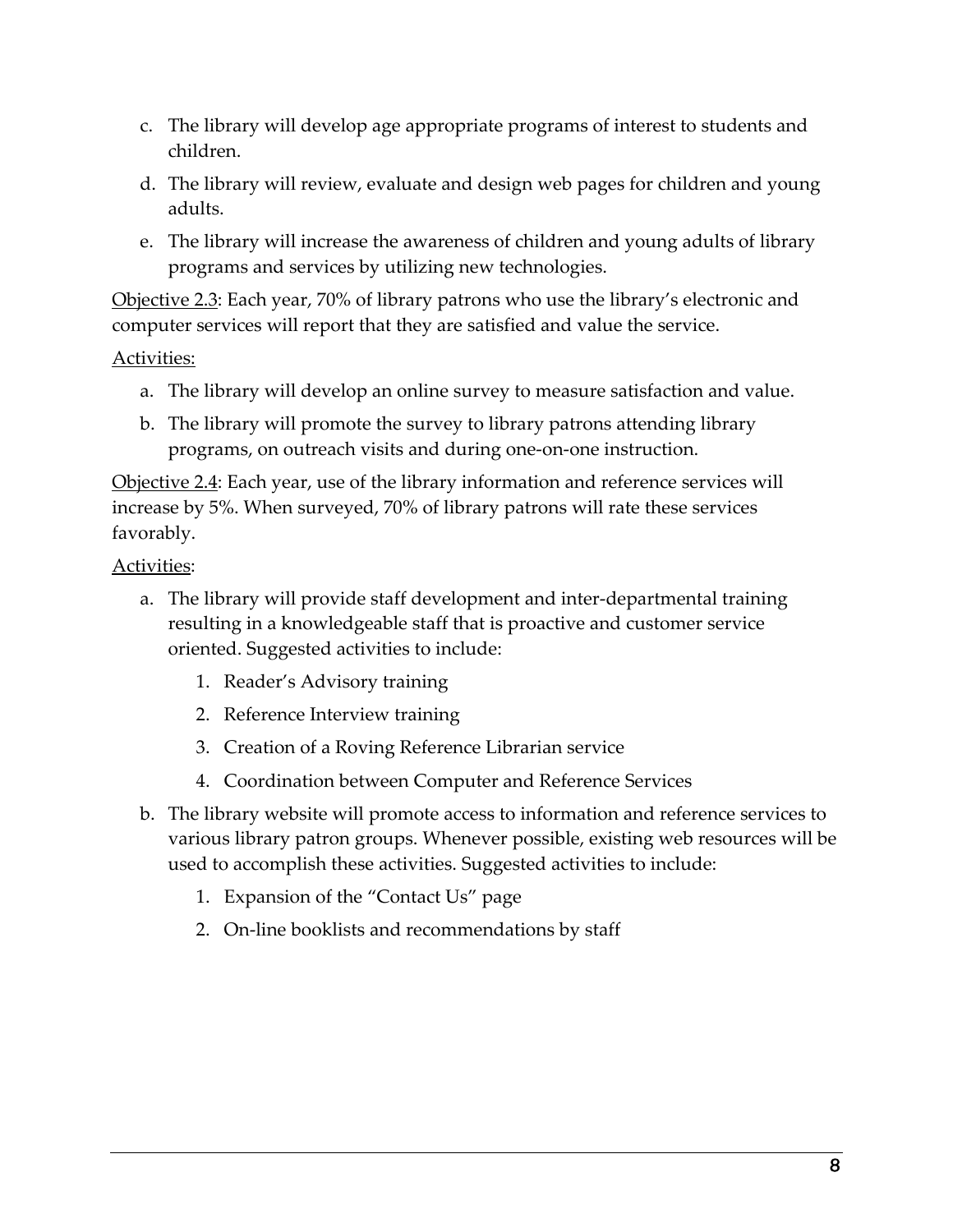- 3. Ongoing updating of related website links
- 4. E-newsletters to be sent to target populations (e.g. school teachers, fiction readers via BookLetters, etc)
- 5. Blog on the Library's home page will give updates of library happenings
- 6. On‐line application for library card when feasible within the SALS/MVLS consortium
- 7. On-line tutorials on evaluating web sites and on Internet safety
- 8. Form for suggested purchases on SSPL website
- c. Each year, the library will evaluate print and electronic materials for information and reference services to monitor changing patterns in library patron use.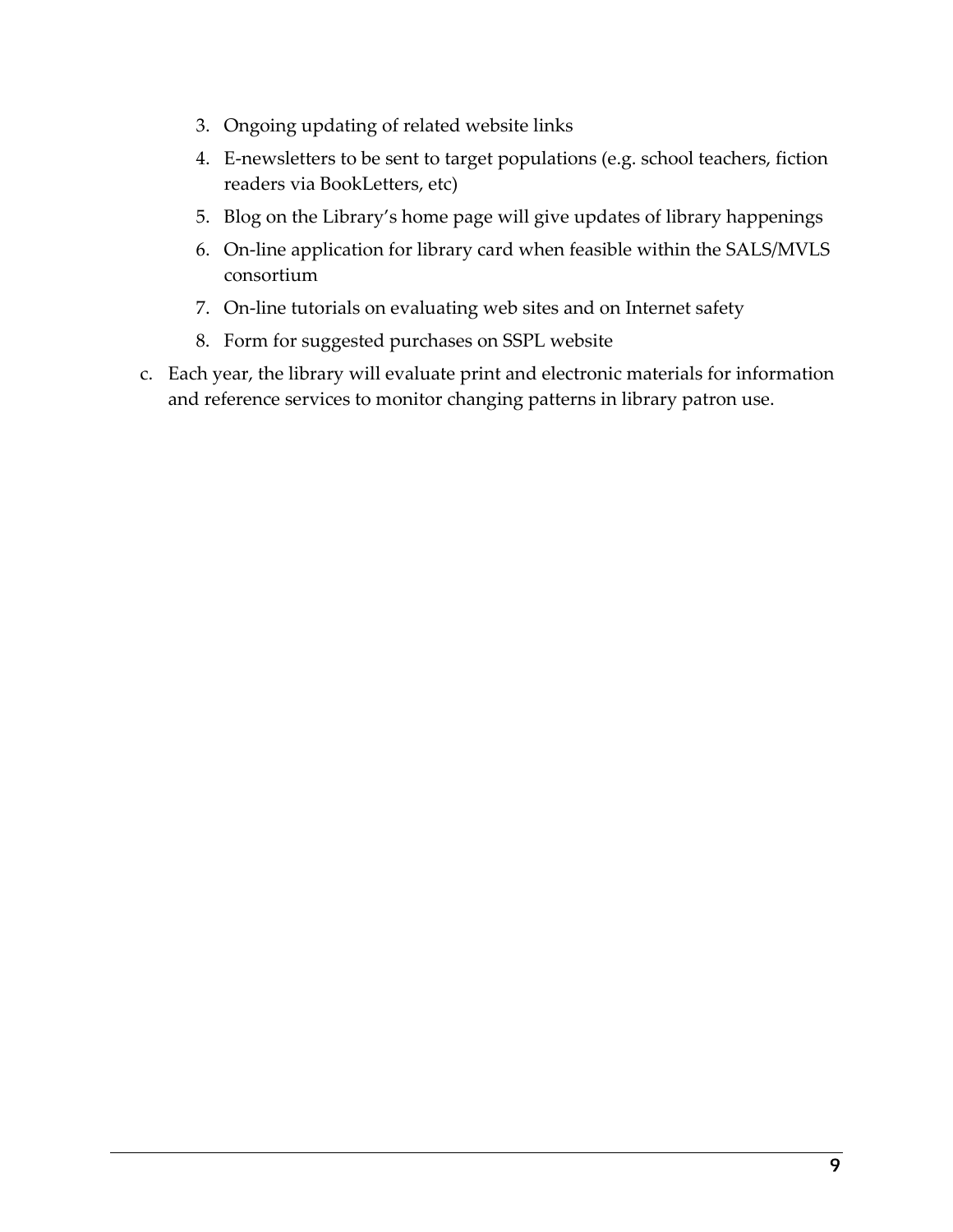# Lifelong Learning

### Goal 3 – Saratoga Springs Public Library will provide all library patrons with materials and programs to support their pursuit of learning at all stages of life.

Objective 3.1: The library will double the number of families with new babies who come to the library by increasing its participation with Project PURR (Parents Using Reading Resources). Since 1987, the Project has been giving books to parents of babies born at Saratoga Hospital and encouraging these parents to use the library's resources for children.

### Activities:

- a. The library will update the promotion of Project PURR. Suggested activities:
	- 1. Change the certificate: clarify the benefits; make it more "jazzy".
	- 2. Include a refrigerator magnet in the packet.
	- 3. Add a board book with an information sticker about the library attached.
	- 4. Include a flyer so that parents know that ALL children may have a library card from the moment that they are born.
	- 5. Obtain eye‐catching bags to creatively package the packet.
	- 6. Involve the circulation staff; ask them to mention the program when parents come in with infants.
	- 7. Have information about this program on the library website.
	- 8. Expand publicity to other area hospitals and to families who move into the area with infants.

Objective 3.2: The library will double the number of school children who visit the library as part of a class activity by adding  $5<sup>th</sup>$  grade visits.

- a. The library will conduct tours of the entire library, emphasizing the bridge to the adult department.
- b. The library will have a treasure hunt or scavenger hunt.
- c. The library will offer small prizes to each student who participates.
- d. The library will ensure that each student has an active library card.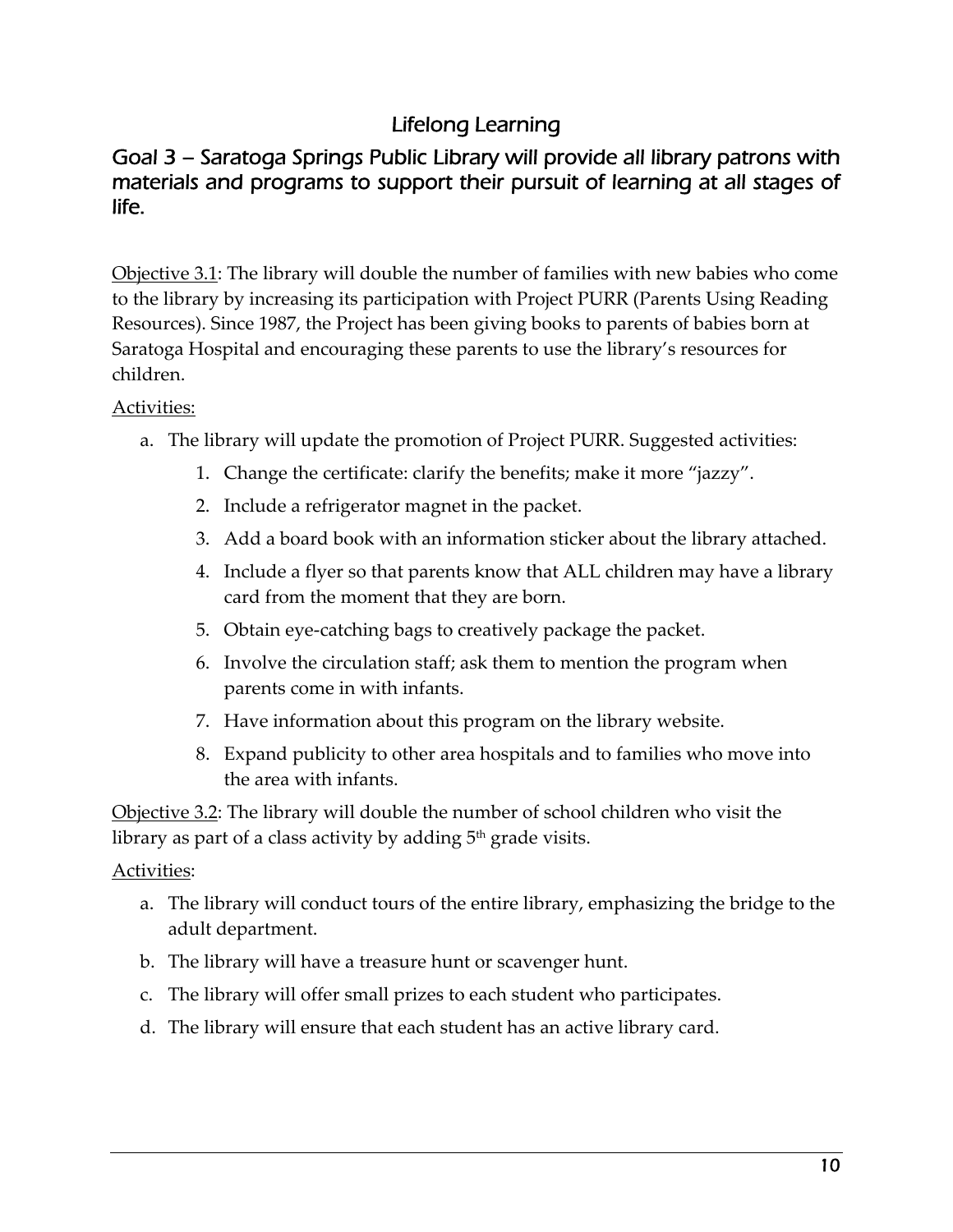Objective 3.3: Young adults who attend library sponsored or co‐sponsored programs and/or use library resources will increase by 5% each year.

#### Activities:

- a. The library board of trustees will investigate the establishment of a branch focusing on young adult services.
- b. The library will investigate ways to offer homework help.
- c. The library will implement school and community visits by the YA librarian.
- d. The library will partner with schools to promote summer reading.
- e. The library will plan programming and seek recommendations on material purchases from the Teen Advisory group.
- f. The library will offer computer instruction on various topics of interest to this target audience.

Objective 3.4: The library will expand daytime programming to reach 50% more participants.

Activities:

- a. The library will present library programs at senior centers and/or senior housing facilities such as Prestwick Chase, Woodlawn and the Home of the Good Shepherd.
- b. The library will investigate the video taping of library programs for library patrons to view at home if they are unable to come to the library.
- c. The library will offer computer instruction on various topics of interest to this targeted audience.
- d. The library will obtain museum passes for circulation.
- e. The library will offer transportation to the library in cooperation with the Senior Center and work with the city to add the library as a stop on the shuttle service.
- f. The library will promote adult library programs in the local media.

Objective 3.5: The library will increase use of special collections in all formats by 5%.

- a. The library will further develop the collection of oral histories by interviewing local residents or asking people to donate their own oral histories.
- b. The library will ask young adults to assist with these projects, enabling a crossgenerational exchange.
- c. The library will digitize unique items such as maps and Saratoga related documents.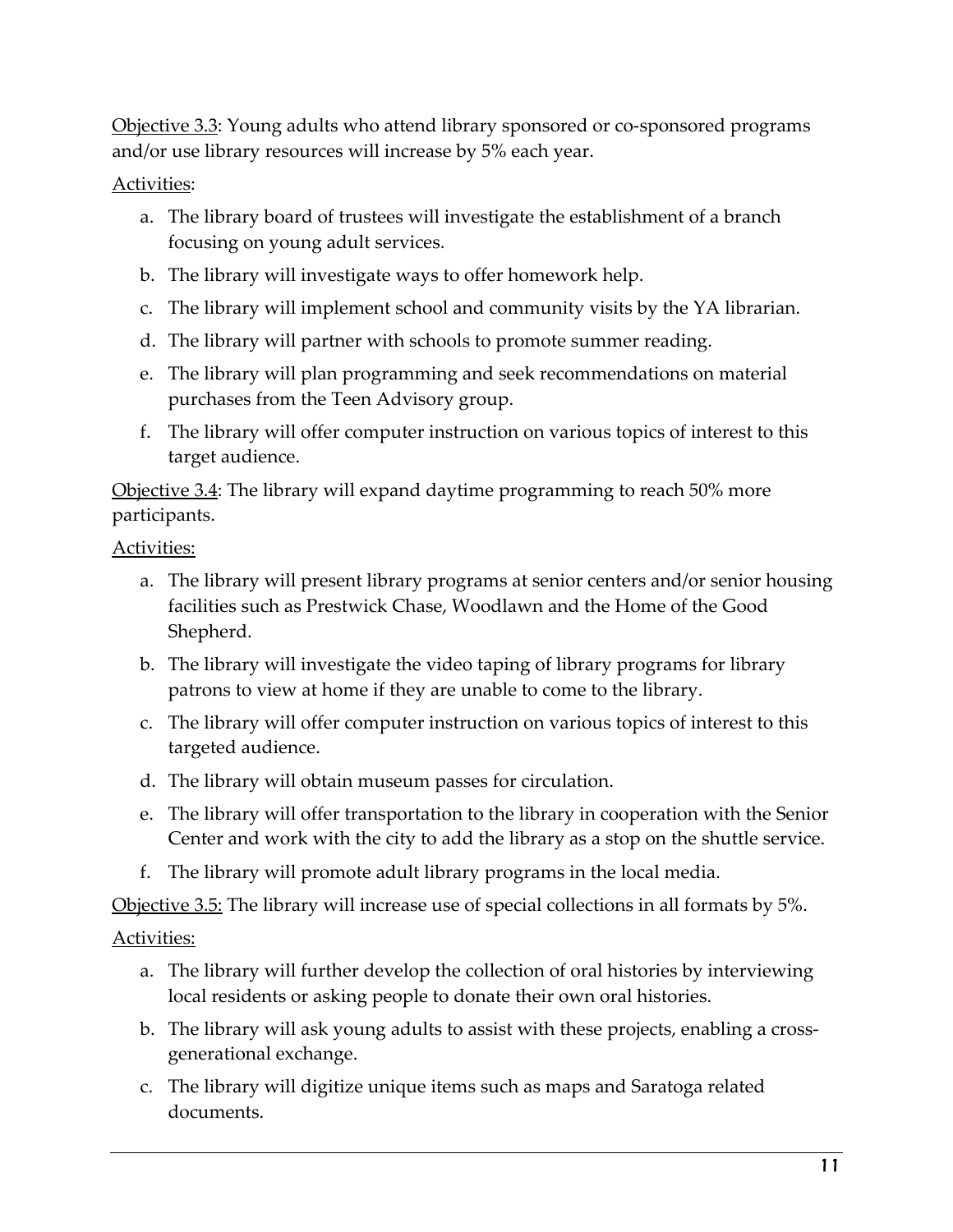### Commons

# Goal 4 – Saratoga Springs Public Library will provide all library patrons with well equipped and comfortable space for group meetings and individual reading and studying.

Objective 4.1: Public use of the meeting rooms will increase by 10% each year.

Activities:

- a. The library will create an online calendar to clearly show the times and spaces available for use.
- b. The library will identify additional space that can be used for meetings and group studies.
- c. The library will change current policy to increase the number of bookings allowed per organization during the non‐demand times of M‐F, 9am – 5pm.
- d. The library will enforce room booking limit during high demand times weekends and evenings.
- e. The library will review and simplify booking procedures.
- f. The library will post scheduled room activities online and in the library.

Objective 4.2: Less then 5% of the groups using the meeting rooms will report problems with the meeting room equipment each year.

Activities:

- a. The library will provide staff training in the operation, setup and maintenance of equipment.
- b. The library will provide equipment for each meeting room that can be supported, operated and maintained by the library staff.
- c. The library will evaluate charging groups for dedicated technical help during meetings.
- d. The library will install listening assistance devices in each meeting room.
- e. The library will broaden the selection of tables and seating arrangements.

Objective 4.3: Downtime of the library's wireless system shall be less then 5% of hours open by the end of 2006.

Activities:

a. The library will identify and train staff to troubleshoot the wireless system during all open hours.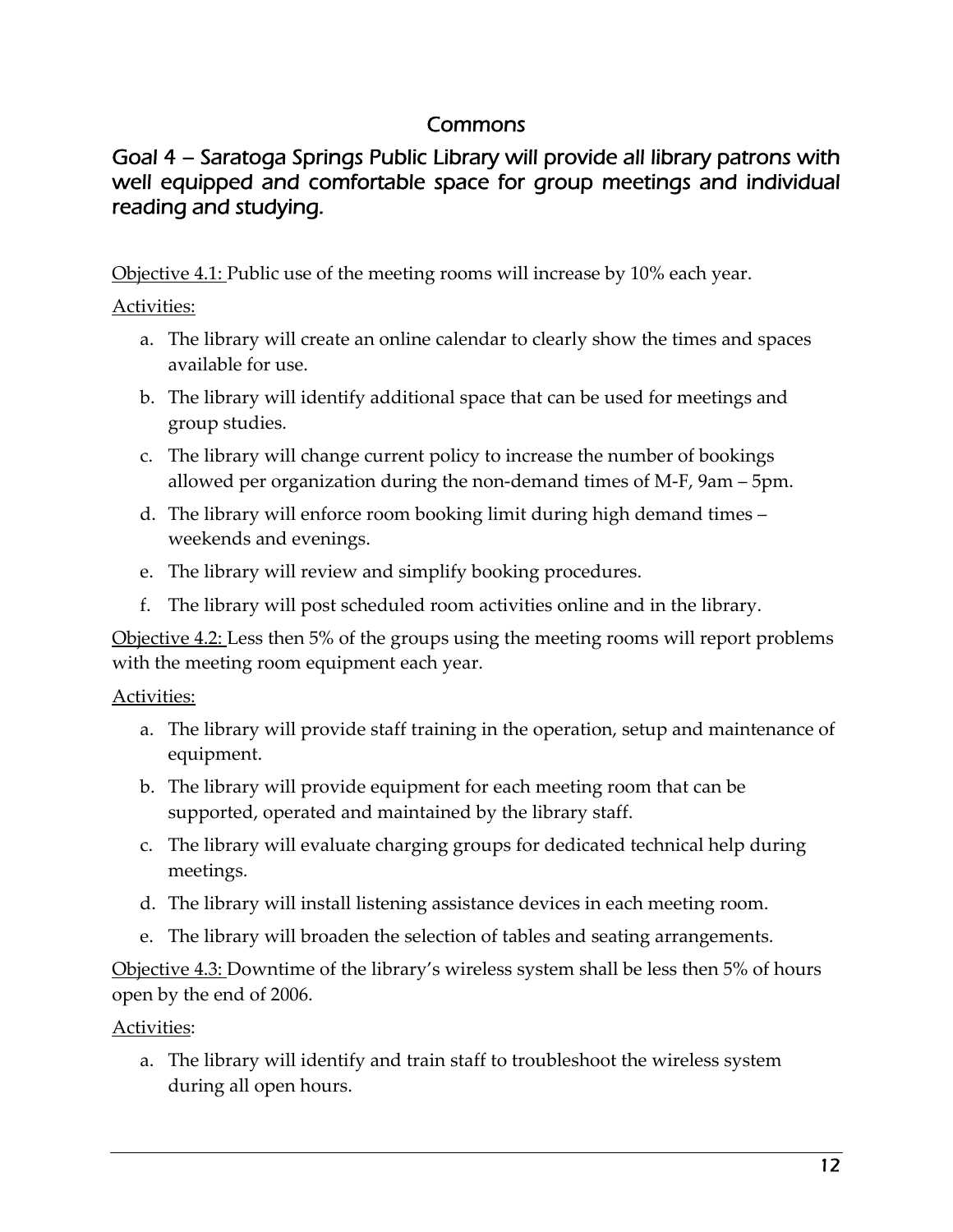- b. The library will put in place equipment and policies as necessary to manage and effectively share bandwidth.
- c. The library will install additional electrical outlets to aid wireless users.
- d. The library will provide printing for wireless users by 2007.
- e. The library will advertise wireless access through signage and handouts.

Objective 4.5: Waiting time for a public computer will not exceed 15 minutes.

#### Activities:

- a. The library will develop plans and procedures that minimize computer downtime.
- b. The library will carefully review software to simplify what is available.
- c. The library will create steps to be taken to better control activity in the public computer area.
- d. The library will promote the range of computer supplies available for purchase.
- e. The library will investigate use of vending and change machines.
- f. The library will investigate designating a computer equipped for disabled users.

Objective 4.6: By the end of 2007 the library will redesign the library space to accomplish the service goals and objectives recommended by the planning process.

- a. The library will engage the services of a library space planning consultant.
- b. The library board will approve the resulting plan.
- c. The library will purchase furnishings and equipment.
- d. The library will investigate self‐service checkout.
- e. The library will begin investigating ways to ease the pickup and return of library materials.